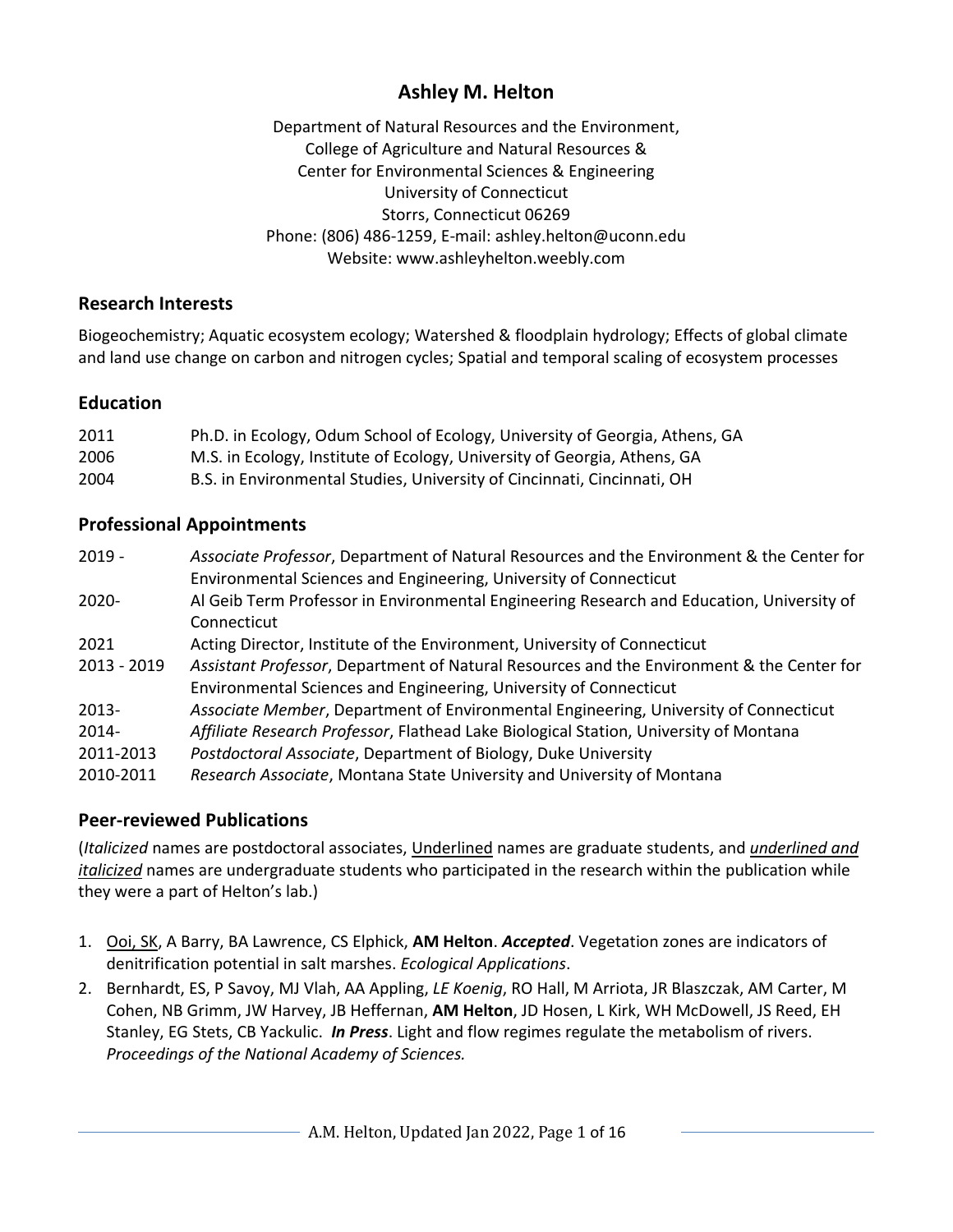- 3. Wollheim, WM. TK Harms, AL Robinson, *LE Koenig*, **AM Helton** C Song, WB Bowden, JC Finlay. *In Press*. Superlinear scaling of riverine biogeochemical function with watershed size. *Nature Communications.*
- 4. Barclay, JR, MA Briggs, JJ Starn, EM Moore, AEH Hanson, **AM Helton**. **2022**. Where groundwater seeps: Evaluating modeled groundwater discharge patterns with thermal infrared surveys at the river network scale. *Advances in Water Research* 160 (104108).<https://doi.org/10.1016/j.advwatres.2021.104108>
- 5. Briggs, MA, KE Jackson, *F Liu,* EM Moore, A Bisson, **AM Helton**. **2022**. Exploring local riverbank sediment controls on the occurrence of preferential groundwater discharge points. *Water* 14(1), 11. https://doi.org/10.3390/w14010011
- 6. Rodriquez-Cardona, B, A Wymore, A Argerich, R Barnes, S Bernal, J Brookshire, A Coble, WK Dodds, H Fazekas, **AM Helton**, P Johnes, S Johnson, J Jones, S Kaushal, P Kortelainen, C Lopez-Lloreda, R Spences, W McDowell. **2021**. Shifting Stoichiometry: Long-term trends in stream dissolved organic matter alter C:N ratios due to history of atmospheric acid deposition. *Global Change Biology* 28(1): 98-114*.*  https://doi.org/10.1111/gcb.15965
- 7. Wymore, AS, PJ Johnes, S Bernal, ENJ Brookshire, HM Fazekas, **AM Helton**, A Argerich, RT Barnes, AA Coble, WK Dodds, S Haq, SL Johnson, JB Jones, SS Kaushal, P Kortelainen, C Lopez-Lloreda, B Rodriquez-Cardona, RGM Spencer, PL Sullivan, CA Yates, WH McDowell. **2021**. Gradients of Anthropogenic Nutrient Enrichment Alter N Composition and DOM Stoichiometry in Freshwater Ecosystems. *Global Biogeochemical Cycles*. Doi: 10.1029/2021GB006953
- 8. Walker, S, G Robbins, **AM Helton**, BA Lawrence. **2021**. Road salt inputs alter biogeochemistry but not community composition in exurban forested wetlands. *Ecosphere*. https://doi.org/10.1002/ecs2.3814
- 9. Barry, A, SK Ooi, **AM Helton**, S Blaire, C Elphick, BA Lawrence. **2021**. Vegetation zonation predicts soil carbon mineralization and microbial communities in southern New England salt marshes. *Estuaries and Coasts*. https://doi.org/10.1007/s12237-021-00943-0
- 10. Sullivan, CJ, JC Vokoun, **AM Helton**, MA Briggs, BL Kurylyk. **2021**. An ecohydrological typology for thermal refuges in streams and rivers. *Ecohydrology*. https://doi.org/10.1002/eco.2295
- 11. Hare, DK, **AM Helton**, ZC Johnson, JW Lane, MA Briggs. **2021**. Continental-scale analysis of shallow and deep groundwater contributions to streams. *Nature-Communications* 12 (1450). doi: 10.1038/s41467- 021-21651-0
- 12. *Granville, KE*, SK Ooi, *LE Koenig*, BA Lawrence, CS Elphick, **AM Helton**. **2021**. Seasonal patterns of denitrification and N2O production in a southern New England salt marsh. *Wetlands* 41(7) https://doi.org/10.1007/s13157-021-01393-x
- 13. Barclay, JR, JJ Starn, MA Briggs, **AM Helton**. **2020**. Improved prediction of management-relevant groundwater discharge characteristics throughout river networks. Water Resources Research. 26(10): e2020WR028027. doi:10.1029/2020WR028027
- 14. Macklem, DC, **AM Helton**, MW Tingley, JM Dickson, TAG Rittenhouse. **2020**. Stream salamander persistence influenced by the interaction between exurban housing age and development. *Urban Ecosystems*. 23 (117): 117-132.
- 15. *Harvey, MC*, DK Hare, A Hackman, G Davenport, AB Haynes, **AM Helton**, JW Lane, MA Briggs. **2019**. Evaluation of stream and wetland restoration using UAS-based thermal infrared mapping. *Water*. 11(8), 1668, https://doi.org/10.3390/w11081568
- 16. *Koenig, LE*, **AM Helton**, P Savoy, E Bertuzzo, JB Heffernan, RO Hall, ES Bernhardt. **2019**. Emergent productivity regimes of river networks. *Limnology and Oceanography-Letters*. https://doi.org/10.1002/lol2.10115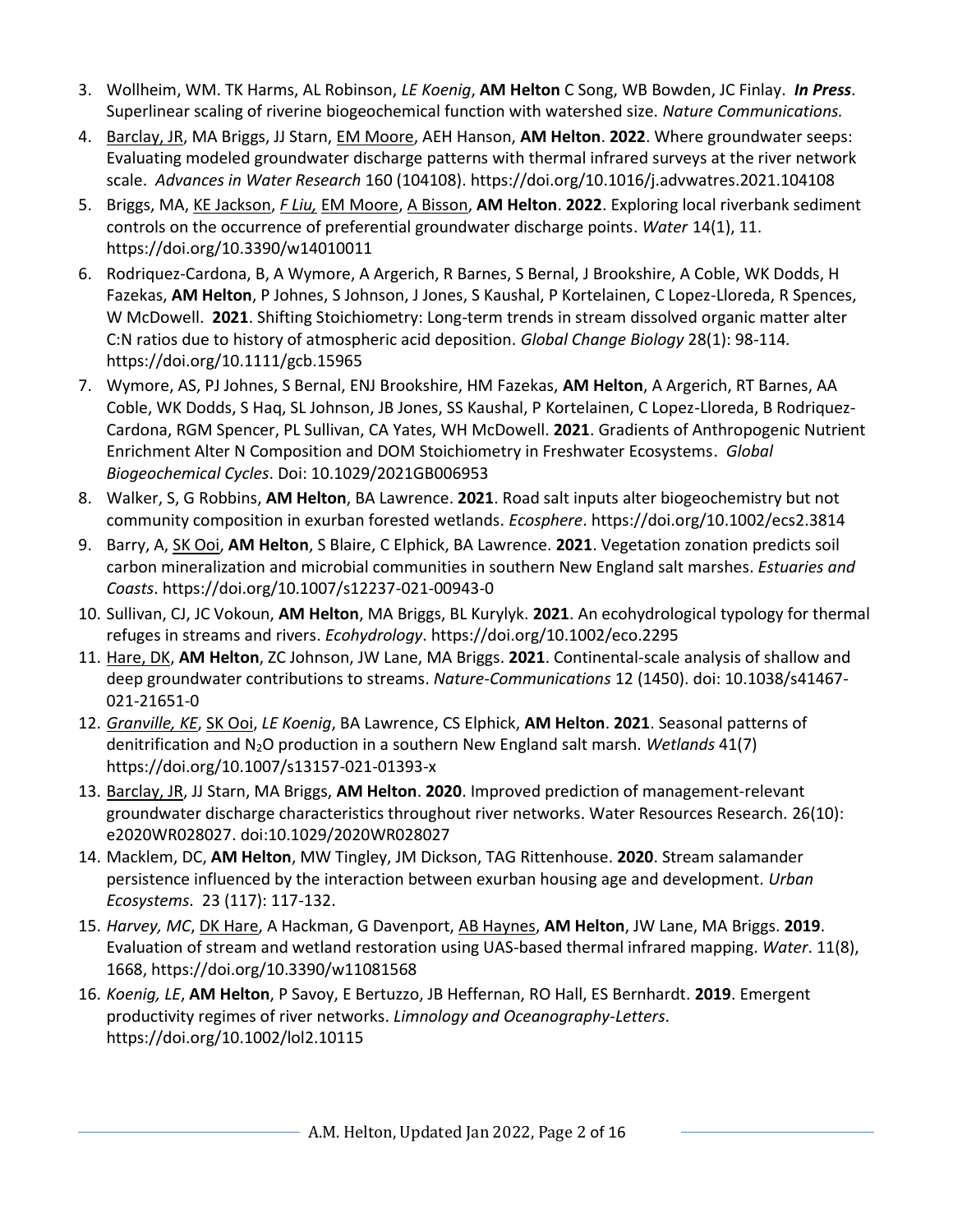- 17. Schoepfer, VA, AJ Burgin, TD Loecke, **AM Helton**. **2019**. Seasonal salinization decreases spatial heterogeneity of sulfate reducing activity. *Soil Systems*. 3(2), 25; https://doi.org/10.3390/soilsystems3020025
- 18. Doroski, AA, **AM Helton**, T Vadas. **2019**. Denitrification potential and carbon mineralization in restored and unrestored coastal wetland soils across an urban landscape. *Wetlands*. https://doi.org/10.1007/s13157-019-01128-z
- 19. **Helton, AM**, M Ardon, ES Bernhardt. **2019**. Hydrologic context alters greenhouse gas feedbacks of coastal wetland salinization. *Ecosystems*. https://doi.org/10.1007/s10021-018-0325-2
- 20. Doroski, AA, **AM Helton**, T Vadas. **2019**. Greenhouse gas fluxes from wetlands at the intersection of urban pollution and saltwater intrusion: a soil core experiment. *Soil Biology and Biochemistry.* 131: 44-53. https://doi.org/10.1016/j.soilbio.2018.12.023
- 21. Reinhold, AM, GC Poole, C Izurieta, **AM Helton**, and ES Bernhardt. **2019.** Constraint-based simulation of multiple interactive elemental cycles in biogeochemical systems. *Ecological Informatics*. 50: 102-121. https://doi.org/10.1016/j.ecoinf.2018.12.008
- 22. Ardon, M, **AM Helton**, ES Bernhardt. **2018**. Salinity effects on greenhouse gas emissions from wetland soils are contingent upon hydrologic setting: a microcosm experiment. *Biogeochemistry*. 140:217-232. https://doi.org/10.1007/s10533-018-0486-2
- 23. Song, C, WK Dodds, J Ruegg, A Argerich, CL Baker, WB Bowden, MM Douglas, KJ Farrell, MB Flinn, EA Garcia, **AM Helton**, TK Harms, S Jia, JB Jones, LE Koenig, JS Kominoski, WH McDowell, D McMaster, SP Parker, AD Rosemond, CM Ruffing, KR Sheehan, MT Trentman, MR Whiles, WM Wollheim, F Ballantyne. **2018**. Continental-scale decrease in net primary productivity in streams due to climate warming. *Nature Geosciences*. doi: 10.1038/s41561-018-0125-5
- 24. Carmichael, MJ, **AM Helton**, JC White, WK Smith. **2017**. Standing dead trees are a conduit for the atmospheric flux of CH<sup>4</sup> and CO<sup>2</sup> from wetlands. *Wetlands*. 38: 133-143. https://doi.org/10.1007/s13157- 017-0963-8
- 25. Bertuzzo, E, **AM Helton**, RO Hall, TJ Battin. **2017**. Scaling of dissolved organic carbon removal in river networks. *Advances in Water Resources*. 110: 136-146.
- 26. **Helton, AM**, RO Hall, E Bertuzzo. **2017**. How network structure can affect nitrogen removal by streams. *Freshwater Biology*. doi: 10.1111/fwb.12990 *\*\*Top 20 downloaded article June 2016 to July 2018.*
- 27. Ardon, M, **AM Helton**, MD Scheuerell, ES Bernhardt. **2017**. Fertilizer legacies meet saltwater incursion: Challenges and constraints for coastal plain wetland restoration. *Elementa: Science of the Anthropocene.*  Special Collection: Ghosts of land-use past: Do land-use legacy effects constrain the restoration of aquatic ecosystems? doi: http://doi.org/10.1525/elementa.236
- 28. Barclay, J, *H Tripp*, CJ Bellucci, GS Warner, **AM Helton**. **2016**. Do water body classifications predict water quality? *Journal of Environmental Management*. 183(1): 1-12.
- 29. *McInerney, E* and **AM Helton**. **2016**. The effects of soil moisture and vegetation on carbon emissions from constructed wetlands. *Wetlands*. 36: 275-284. doi:10.1007/s13157-016-0736-9.
- 30. Ardon, M, **AM Helton**, ES Bernhardt. **2016**. Drought and saltwater incursion synergistically reduce dissolved organic carbon export from coastal freshwater wetlands. *Biogeochemistry*. 127 (2-3): 411-426
- 31. **Helton, AM**, M Ardon, ES Bernhardt. **2015**. Thermodynamic constraints on the utility of ecological stoichiometry for explaining global biogeochemical patterns. *Ecology Letters***.** 18 (10): 1049-1056. *\*\*Recommended by Faculty of 1000*
- 32. Tant, CJ, AD Rosemond, **AM Helton**, MR First. **2015**. Nutrient enrichment alters the relative contribution of fungi, bacteria, and detritivores to leaf litter breakdown. *Freshwater Science*. 34 (4): 1259-1271.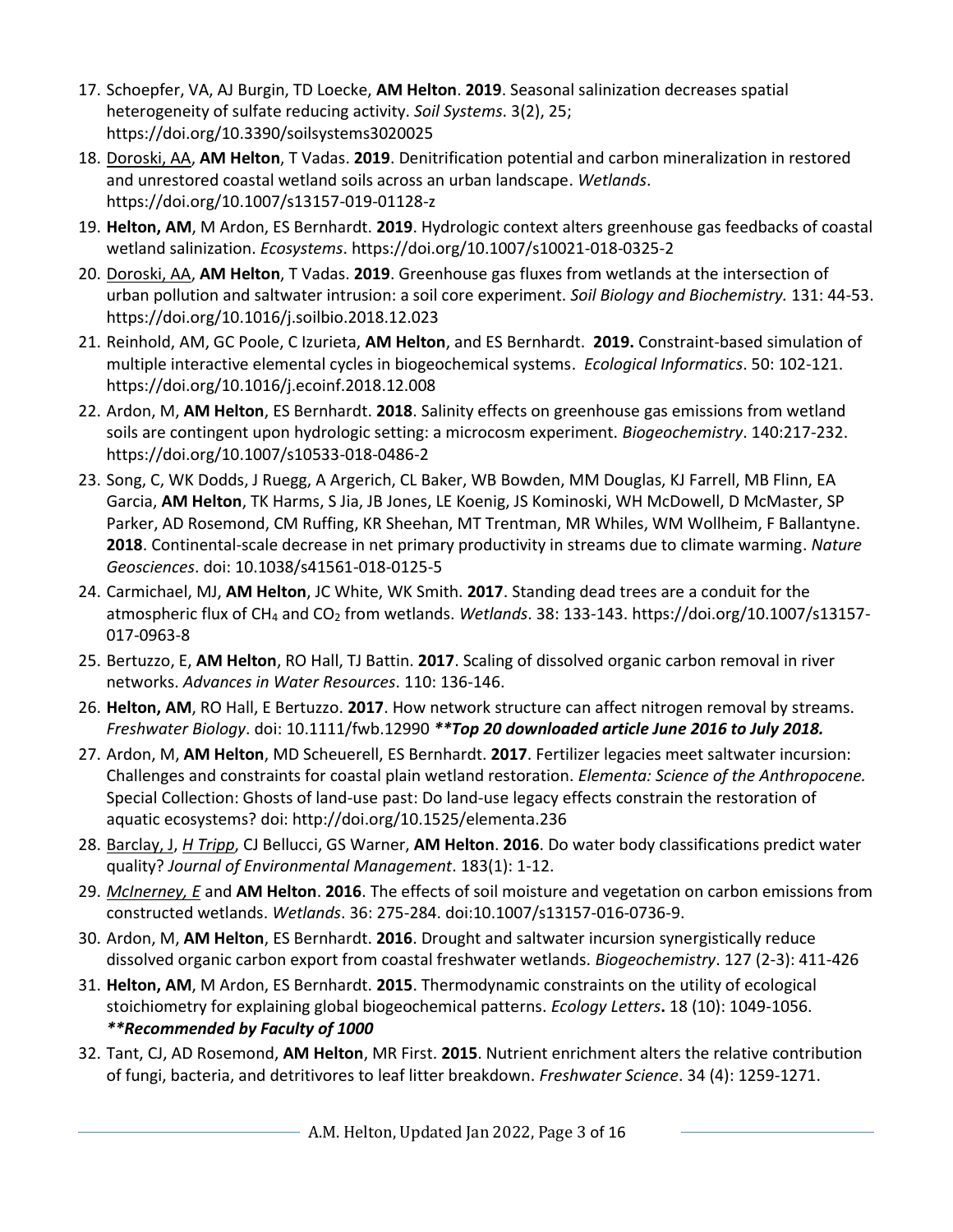- 33. **Helton, AM**, MS Wright, ES Bernhardt, GC Poole, RM Cory, JA Stanford. **2015**. Dissolved organic carbon lability increases with water residence time in the alluvial aquifer of a river floodplain ecosystem. *Journal of Geophysical Research - Biogeosciences*. 120. doi:10.1002/2014JG002832.
- 34. Payn, RA, **AM Helton**, GC Poole, C Izurieta, ES Bernhardt, and AJ Burgin. **2014**. A generalized model of aquatic microbial metabolism based on thermodynamic, kinetic, and stoichiometric theory. *Ecological Modelling*. 294: 1-18.
- 35. **Helton, AM,** ES Bernhardt, A Fedders. **2014**. Biogeochemical regime shifts in coastal landscapes: The contrasting effects of saltwater incursion and agricultural pollution on greenhouse gas emissions from a freshwater wetland. *Biogeochemistry.* 120: 133-147. doi: 10.1007/s10533-014-9986-x
- 36. Hopfensperger, KN, AJ Burgin, VA Schoepfer, and **AM Helton**. **2014**. Impacts of saltwater incursion on plant communities, anaerobic microbial metabolism, and resulting relationships in a restored freshwater wetland. *Ecosystems*. 17(5): 792-807. doi: 10.1007/s10021-014-9760-x.
- 37. LINX collaborators: WK Dodds, JR Webster, CL Crenshaw, **AM Helton**, JM O'Brien, E Martí, AE Hershey, JL Tank, AJ Burgin, NB Grimm, SK Hamilton, DJ Sobota, GC Poole, JJ Beaulieu, LT Johnson, LR Ashkenas, RO Hall, Jr., SL Johnson, WM Wollheim, WB Bowden. **2014**. The Lotic Intersite Nitrogen Experiments: an example of successful ecological research collaboration. *Freshwater Science.* 33(3):700–710. doi: 10.1086/676938
- 38. **Helton, AM**, GC Poole, RA Payn, C Izurieta, and JA Stanford. **2014**. Relative influences of the river channel, floodplain surface, and alluvial aquifer on simulated hydrologic residence time in a montane river floodplain. *Geomorphology.* Special Issue: "Discontinuities in Fluvial Systems"205:17-26. doi: 10.1016/j.geomorph.2012.01.004
- 39. Mehring, AS, RR Lowrance, **AM Helton**, G Vellidis, CM Pringle, and DD Bosch. **2013.** Inter-annual drought length governs dissolved organic carbon dynamics in blackwater rivers of the western upper Suwannee River basin. *Journal of Geophysical Research - Biogeosciences.* 118: 1636–1645. doi: 10.1002/2013JG002415.
- 40. Potter, JD, WH McDowell, ML Daley, and **AM Helton**. **2013**. Incorporating urban infrastructure into biogeochemical assessment of urban tropical streams in Puerto Rico. *Biogeochemistry*. doi: 10.1007/s10533-013-9914-5
- 41. Luhr, R, D Reimanis, R Cross, C Izurieta, GC Poole, **AM Helton**. **2013**. Natural Science Visualization Using Digital Theater Software: Adapting existing planetarium software to model ecological systems. *Proceedings of the International Conference on Information Science and Applications.* doi: 10.1109/ICISA.2013.6579381.
- 42. **Helton, AM**, GC Poole, RA Payn, C Izurieta, JA Stanford. **2012**. Scaling flow path processes to fluvial landscapes: An integrated field and model assessment of temperature and dissolved oxygen dynamics in a river-floodplain-aquifer system. *Journal of Geophysical Research - Biogeosciences*, Special Issue "Linking physical, chemical, and biological processes in watersheds from the cellular and grain scales to the landscape scale" 117, G00N14. doi:10.1029/2012JG002025
- 43. Bernhardt, ES, BD Lutz, RS King, JP Fay, CE Carter, **AM Helton**, D Campagna, and J Amos. **2012**. How many mountains can we mine? Assessing the regional degradation of Central Appalachian rivers by surface coal mining. *Environmental Science & Technology*. 46 (15): 8115–8122. doi: 10.1021/es301144q
- *44.* Izurieta, C, GC Poole, RA Payn, **AM Helton**, I Griffith, R Nix, E Bernhardt, and AJ Burgin. **2012**. Development and application of a simulation environment (NEO) for integrating empirical and computational investigations of system-level complexity. *Proceedings of the International Conference on Information Science and Applications.* doi:10.1109/ICISA.2012.6220928.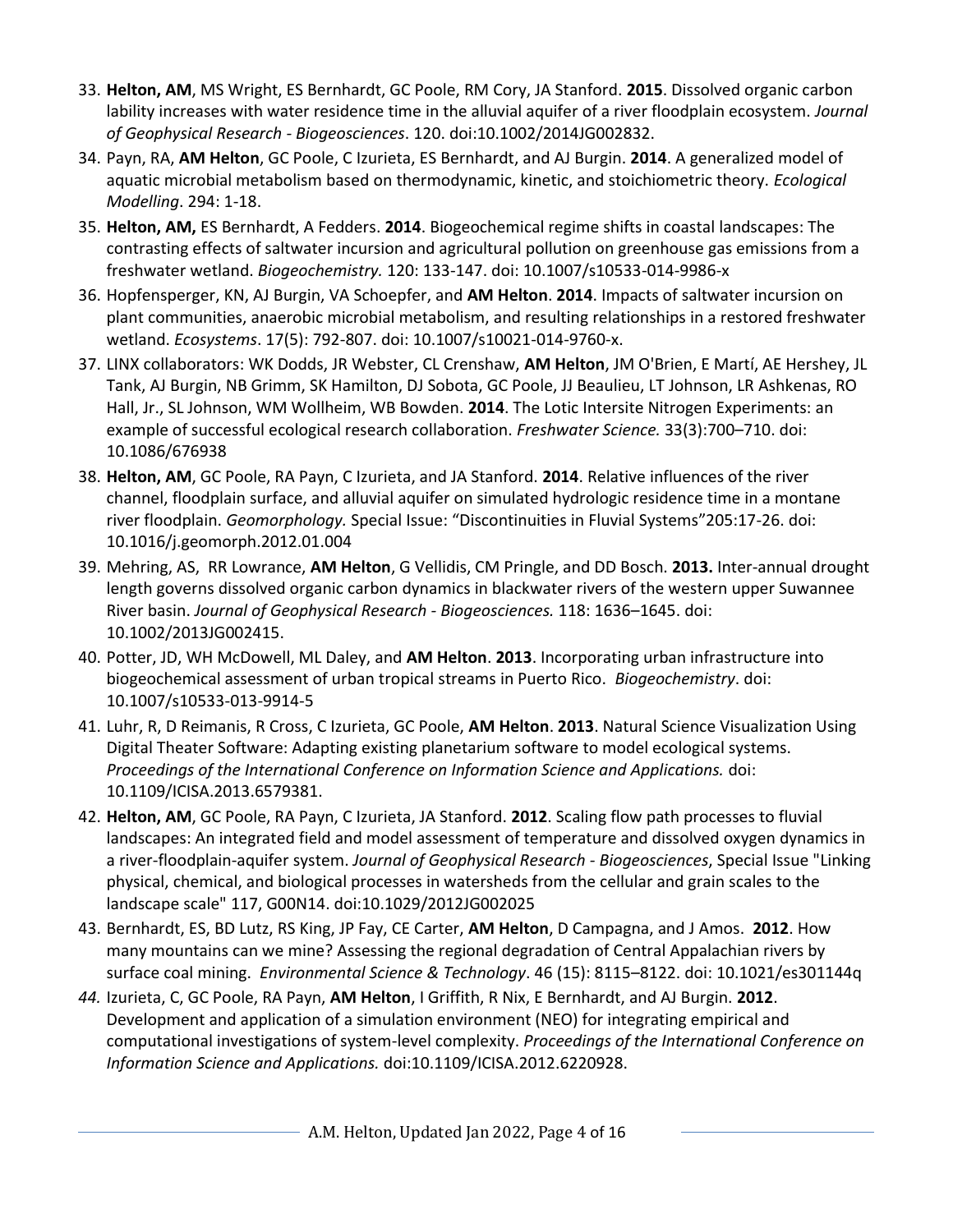- 45. Lindberg, TT, ES Bernhardt, R Bier, **AM Helton**, R Merola, A Vengosha, and RT Di Giulioa. **2011.** Cumulative impacts of mountaintop mining on an Appalachian watershed. *Proceedings of the National Academy of Sciences of the United States of America.* 108(52): 20929–20934.
- 46. Beaulieu, JJ, JL Tank, SK Hamilton, WM Wollheim, RO Hall Jr., PJ Mulholland, BJ Peterson, LR Ashkenas, LW Cooper, CN Dahm, WK Dodds, NB Grimm, SL Johnson, WH McDowell, GC Poole, HM Valett, CP Arango, MJ Bernot, AJ Burgin, C Crenshaw, **AM Helton**, L Johnson, JM. O'Brien, JD Potter, RW Sheibley, DJ Sobota, and SM Thomas. **2011**. Nitrous oxide emission from denitrification in stream and river networks. *Proceedings of the National Academy of Sciences of the United States of America.* 108(1): 214-219.
- 47. **Helton, AM**, GC Poole, JL Meyer, WM Wollheim, BJ Peterson, PJ Mulholland, ES Bernhardt, JA Stanford, C Arango, LR Ashkenas, LW Cooper, WK Dodds, SV Gregory, RO Hall Jr, SK Hamilton, SL Johnson, WH McDowell, JD Potter, JL Tank, SM Thomas, HM Valett, JR Webster, and L Zeglin. **2011**. Thinking outside the channel: Modeling nitrogen cycling in networked river ecosystems. *Frontiers in Ecology and the Environment*. 9(4): 229–238.
- 48. Bernot, MJ, DJ Sobota, RO Hall Jr., PJ Mulholland, WK Dodds, JR Webster, JL Tank, LR Ashkenas, LW Cooper, CN Dahm, SV Gregory, NB Grimm, SK Hamilton, SL Johnson, WH McDowell, JL Meyer, BJ Peterson, GC Poole, HM Valett, C Arango, JJ Beaulieu, AJ Burgin, C Crenshaw, **AM Helton**, L Johnson, J Meriram, BR Niederlehner, JM O'Brien, JD Potter, RW Sheibley, SM Thomas, and K Wilson. **2010**. Interregional comparison of land-use effects on stream metabolism. *Freshwater Biology*. 55: 1874-1890.
- 49. Small, GE, **AM Helton**, and C Kazanci. **2009**. Can consumer stoichiometric regulation control nutrient spiraling in streams? *Journal of the North American Benthological Society.* 28(4):747–765.
- 50. Mulholland, PJ, RO Hall, DJ Sobota, WK Dodds, SEG Findlay, NB Grimm, SK Hamilton, WH McDowell, JM O'Brien, JL Tank, LR Ashkenas, LW Cooper, CN Dahm, SV Gregory, SL Johnson, JL Meyer, BJ Peterson, GC Poole, HM Valett, JR Webster, CP Arango, JJ Beaulieu, MJ Bernot, AJ Burgin, CL Crenshaw, **AM Helton**, LT Johnson, BR Niederlehner, JD Potter, RW Sheibley, and SM Thomas. **2009**. Nitrate removal in stream ecosystems measured by <sup>15</sup>N addition experiments: Denitrification. *Limnology and Oceanography.* 54(3): 666–680.
- 51. Hall, RO, JL Tank, DJ Sobota, PJ Mulholland, JM O'Brien, WK Dodds, JR Webster, HM Valett, GC Poole, BJ Peterson, JL Meyer, WH McDowell, SL Johnson, SK Hamilton, NB Grimm, SV Gregory, CN Dahm, LW Cooper, LR Ashkenas, SM Thomas, RW Sheibley, JD Potter, BR Neiderlehner, LT Johnson, **AM Helton**, CM Crenshaw, AJ Burgin, MJ Bernot, JJ Beaulieu, and CP Arango. **2009**. Nitrate removal in stream ecosystems measured by <sup>15</sup>N addition experiments: Total uptake. *Limnology and Oceanography.* 54(3): 653-665.
- 52. Mulholland, PJ, **AM Helton**, GC Poole, RO Hall, Jr., SK Hamilton, BJ Peterson, JL Tank, LR Ashkenas, LW Cooper, CN Dahm, WK Dodds, S Findlay, SV Gregory, NB Grimm, SL Johnson, WH McDowell, JL Meyer, HM Valett, JR Webster, C Arango, JJ Beaulieu, MJ Bernot, AJ Burgin, C Crenshaw, L Johnson, BR Niederlehner, JM O'Brien, JD Potter, RW Sheibley, DJ Sobota, and SM Thomas. **2008**. Stream denitrification across biomes and effects of anthropogenic nitrate loading. *Nature.* 452: 202-206.
- 53. Poole, GC, SJ O'Daniel, KL Jones, WW Woessner, ES Bernhardt ES, **AM Helton**, JA Stanford, BR Boer, TJ Beechie. **2008**. Hydrologic Spirals: The Role of Multiple Interactive Flow Paths in Stream Ecosystems. *River Research and Applications.* 24*:* 1018-1031.

## **Publications in revision or under review**

54. Blaszczak, JR, *LE Koenig*, FH Mejia, L Gomez-Gener, CL Dutton, AM Carter, NB Grimm, JW Harvey, **AM Helton,** MJ Cohen. Global extent, patterns, and drivers of hypoxia in streams and rivers. *In review for PNAS.*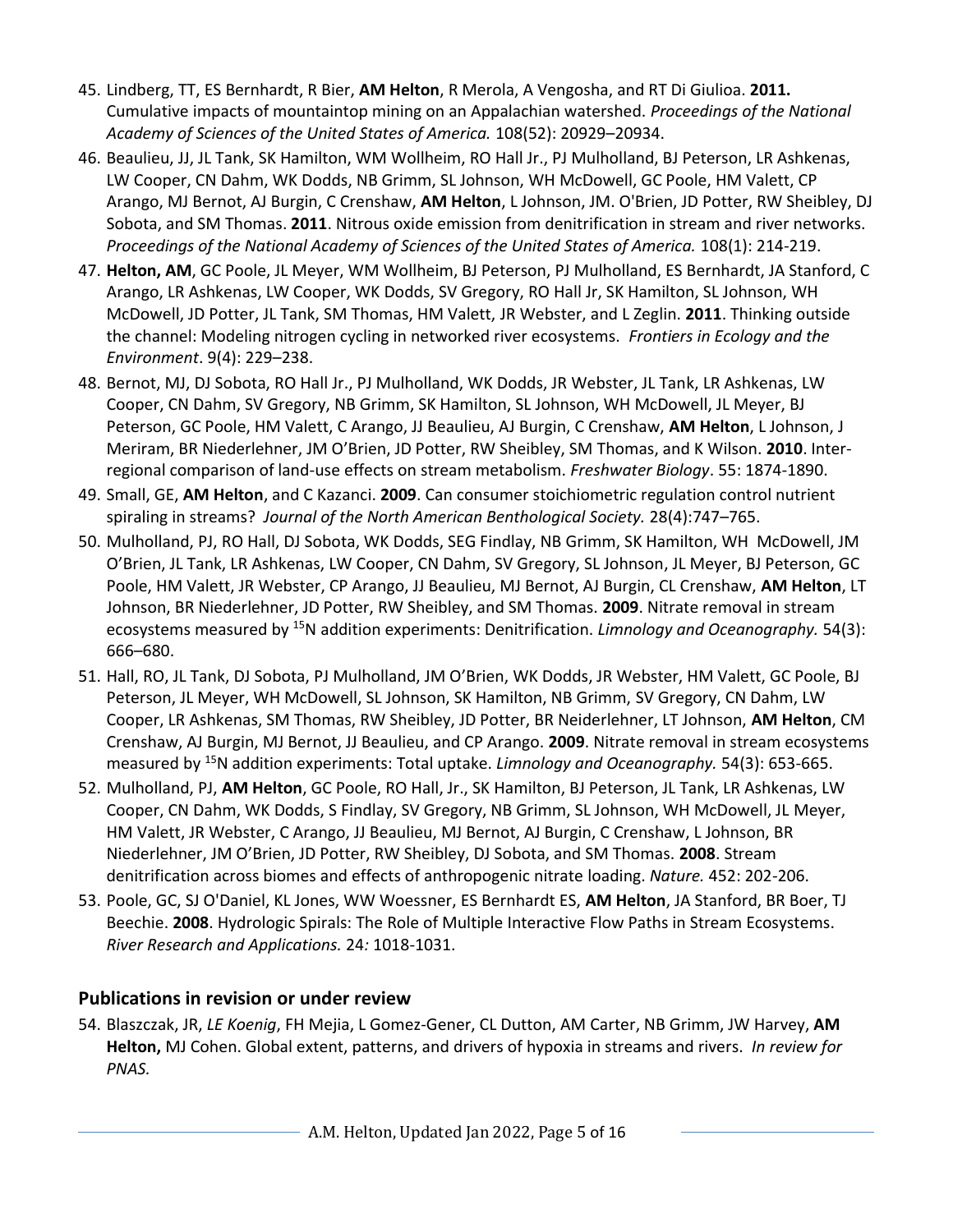### **Data Releases**

- Blaszczak, J.R., *Koenig, L.E.*, Mejia, F.H., Gómez-Gener, L., Dutton, C.L., Carter, A.M., Grimm, N.B., Harvey, J.W., **Helton, A.M**., Cohen, M.J., Anyanwu, E.D., Pokrovsky, O.S., Krickov, I.V., Manasypov, R.M., Vorobyev, S.N., and Serikova, S., 2021, Distribution, frequency, and global extent of hypoxia in rivers: U.S. Geological Survey data release, https://doi.org/10.5066/P99X6SIR.
- Moore, E.M., Jackson, K.E., Haynes, A.B., **Helton, A.M**., and Briggs, M.A., 2020, Thermal infrared images of groundwater discharge zones in the Farmington and Housatonic River watersheds (Connecticut and Massachusetts, 2019): U.S. Geological Survey data release, [https://doi.org/10.5066/P915E8JY.](https://doi.org/10.5066/P915E8JY)
- Barclay, J.R., Hanson, A.E.H., Briggs, M.A, and **Helton, A.M**, 2019, Thermal infrared images and direct temperature measurements of groundwater discharge zones throughout the Farmington River watershed (Connecticut and Massachusetts): U.S. Geological Survey data release, [https://doi.org/10.5066/P9EIV8L5.](https://nam10.safelinks.protection.outlook.com/?url=https%3A%2F%2Fdoi.org%2F10.5066%2FP9EIV8L5&data=02%7C01%7Cashley.helton%40uconn.edu%7C6ef8fd11925541e5369a08d785942be2%7C17f1a87e2a254eaab9df9d439034b080%7C0%7C0%7C637124743753394084&sdata=c8OVpFcldCBLSMF%2BCUlEfrh53QsE9I%2FFE0JOVBcsI0I%3D&reserved=0)

# **Funding**

## **Active**

- Quantifying PFAS fate and biotransport in stream-to-riparian food webs. (2021 2023) USGS 104g PFAS Competitive Grants Program. PI: J Brandt (Univ. of Connecticut), co-PIs: **AM Helton** and D Walters (USGS). (Total award \$250K to the Univ. of Connecticut).
- Can watershed land use legacies inform nitrogen management? (2021 2023) EPA, Long Island Sound Study Research Fund. PI: **AM Helton**, co-PIs: C Arnold, E Wilson, and D Bjerklie (Univ. of Connecticut), W Wollheim (Univ. of New Hampshire), C Bellucci and M Becker (CT DEEP), P Stacey (Footprints in the Water, LLC). (Total award \$487K to Univ. of Connecticut)
- Evaluating thin layer placement in Long Island Sound marshes using a multi-scale approach. (2021-2023) EPA, Long Island Sound Study Research Fund. PI: B. Lawrence, co-PIs: **AM Helton**, C Elphick, M Huang. (Total award \$471K to Univ. of Connecticut)
- Evaluating the relationships between land use legacies and water quality in the Connecticut River Valley (2021 – 2024) USDA, National Institute of Food and Agriculture – Hatch PI: **AM Helton**. (Total Award \$60K to Univ. of Connecticut)
- Contaminant threats to groundwater-supplied ecosystem services in the Farmington River watershed. (2021-2022) Connecticut Institute of Water Resources. PI: J Brandt, co-PIs: **AM Helton**, M Briggs (Total award \$20K to Univ. of Connecticut)
- Groundwater discharge of legacy nitrogen at the scale of river networks: Where are stream interface sediments conduits or filters? (2018-2022) National Science Foundation, Hydrologic Sciences. PI: **AM Helton**, co-PIs: MA Briggs, JJ Starn (USGS). (Total award \$696K to Univ. of Connecticut)
- Collaborative Research: Headwater Stream Networks in a Warming World: Predicting Heterotrophic Ecosystem Function Using Theory, Multi-scale Temperature Manipulations and Modeling. National Science Foundation, DEB. (2017 – 2022) Lead PI: J Benstead (Univ. of Alabama), **AM Helton** (Univ. of Connecticut), AD Rosemond (Univ. of Georgia), E Hotchkiss (Virginia Tech.), V Gulis (Coastal Carolina). (Total award \$1.95M; \$251K to Univ. of Connecticut)
- Stormwater Treatment Trains: From BMPs to Floodplains. Connecticut Sea Grant College Program. PI: T Vadas, co-PIs: **AM Helton**, B Li. (2020 – 2022) (Total award \$50K to Univ. of Connecticut)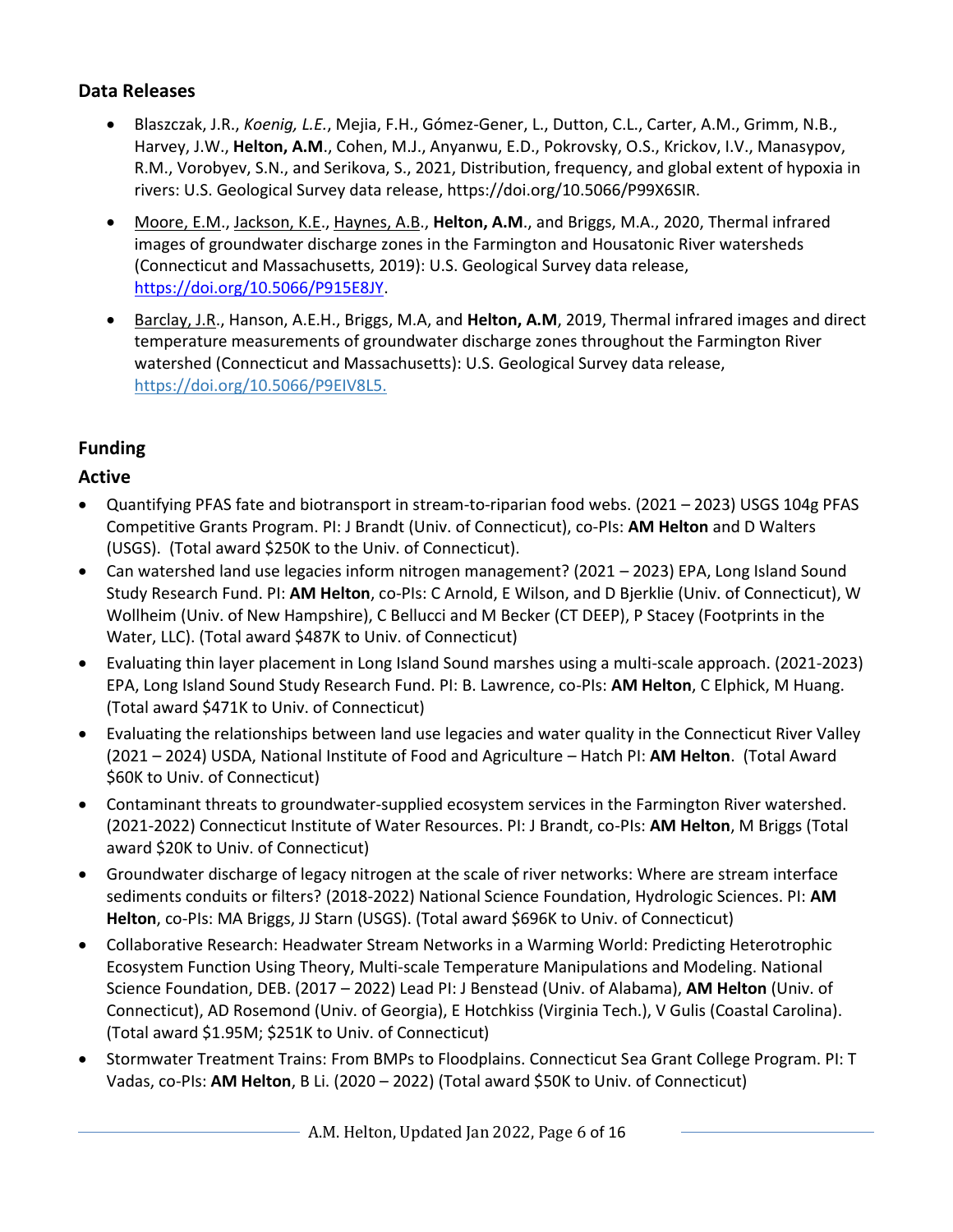- Training forest resources graduates for an exurban forest future. NIFA National Needs Fellowships Program. PI: R Fahey, co-PIs: J Vokoun, T Rittenhouse, C Rittenhouse, **AM Helton**, A Morzillo, B Lawrence, T Worthley. (2019 – 2024) (Total award \$246K to Univ. of Connecticut)
- Integrated economic assessment of contaminant, best practice agricultural management, and environmental policies in Northeastern U.S. watersheds. USDA, National Institute of Food and Agriculture – Hatch PI: K Rollins, co-PIs: S Steinbach, M Dietz, **AM Helton**, J Brandt

# **Completed**

- The role of stream interface sediments in legacy nitrogen removal at groundwater discharge zones. USDA, National Institute of Food and Agriculture – Hatch. (2018-2021) PI: **AM Helton**, co-PI: MA Briggs (USGS). (Total award \$60K to Univ. of Connecticut)
- To fix or not to fix: Do nitrogen fixing plants enhance green roof performance? PI: M Dietz, co-PI: AM Helton. Connecticut Sea Grant College Program Development Grant (Total award \$5000 to Univ. of Connecticut)
- College of Agriculture, Health and Natural Resources Equipment Grant for a Discrete Photometric Analyzer. PI: **AM Helton**; co-PIs: B Lawrence, K Guillard, J Brandt, J Knighton (2020) (\$52, 672)
- Collaborative Research: Defining stream biomes to better understand and forecast stream ecosystem change. National Science Foundation, Macrosystems Biology. (2015 – 2021) Lead PI: E Bernhardt (Duke University), **AM Helton** (Univ. of Connecticut), RO Hall (Univ. of Wyoming), J Heffernan and B McGlynn (Duke University), N Grimm (Arizona State Univ.), M Cohen (Univ. of Florida), E Stanley (Univ. of Wisconsin), B McDowell (Univ. of New Hampshire). (Total award \$4.48M; \$353K to Univ. of Connecticut)
- Agricultural nutrient management in the Long Island Sound watershed (2018-2020) USDA, NRCS. PI: M O'Neil co-PIs: **AM Helton**, E Wilson, R Meinert. (Total award \$312K to Univ. of Connecticut)
- Valuation of Water Quality Change in Environment and Economy Context: Ecosystem Services across Gradients of Degradation and Local Economic Interest. Environmental Protection Agency, Science To Achieve Results (STAR) Research Program. (2016 – 2019) PI: S Swallow; co-PIs: **AM Helton**, C Kirchhoff, T Vadas, C Towe. (Total award \$800K to Univ. of Connecticut)
- How will sea level rise-driven shifts in wetland vegetation alter ecosystem services? Long Island Sound Research Grant Program and Connecticut Institute for Resilience & Climate Adaptation. (2017 – 2019). PI: B Lawrence; co-PIs: **AM Helton**, C Elphick (Total award \$318K to Univ. of Connecticut)
- Understanding the timing and magnitude of nutrient fluxes from headwater streams to river networks. USDA, National Institute of Food and Agriculture – Hatch. (2014 – 2019) **PI: AM Helton.** (Total award \$42K to Univ. of Connecticut)
- Integrating fine-scale field measurements with regional groundwater models to predict legacy nitrogen transport in Long Island Sound watersheds. Connecticut Institute of Water Resources (2017-2018) PI: **AM Helton**, co-PIs: M Briggs, J Starn (USGS). (Total award \$14K to Univ. of Connecticut)
- Coastal wetlands at the leading edge of sea level rise: Effects of saltwater intrusion on wetland ecosystem function in urban landscapes. National Oceanic and Atmospheric Administration, Connecticut Sea Grant College Program. (2015 – 2017) **PI: AM Helton**, Co-PI: Timothy Vadas. (Total award \$130K to Univ. of Connecticut)
- Effects of road salts on ephemeral wetland ecosystems. Connecticut Institute of Water Resources (2015- 2016) **PI: AM Helton**, Co-PI: T Rittenhouse, Univ. of Connecticut (Total award \$11K to Univ. of Connecticut)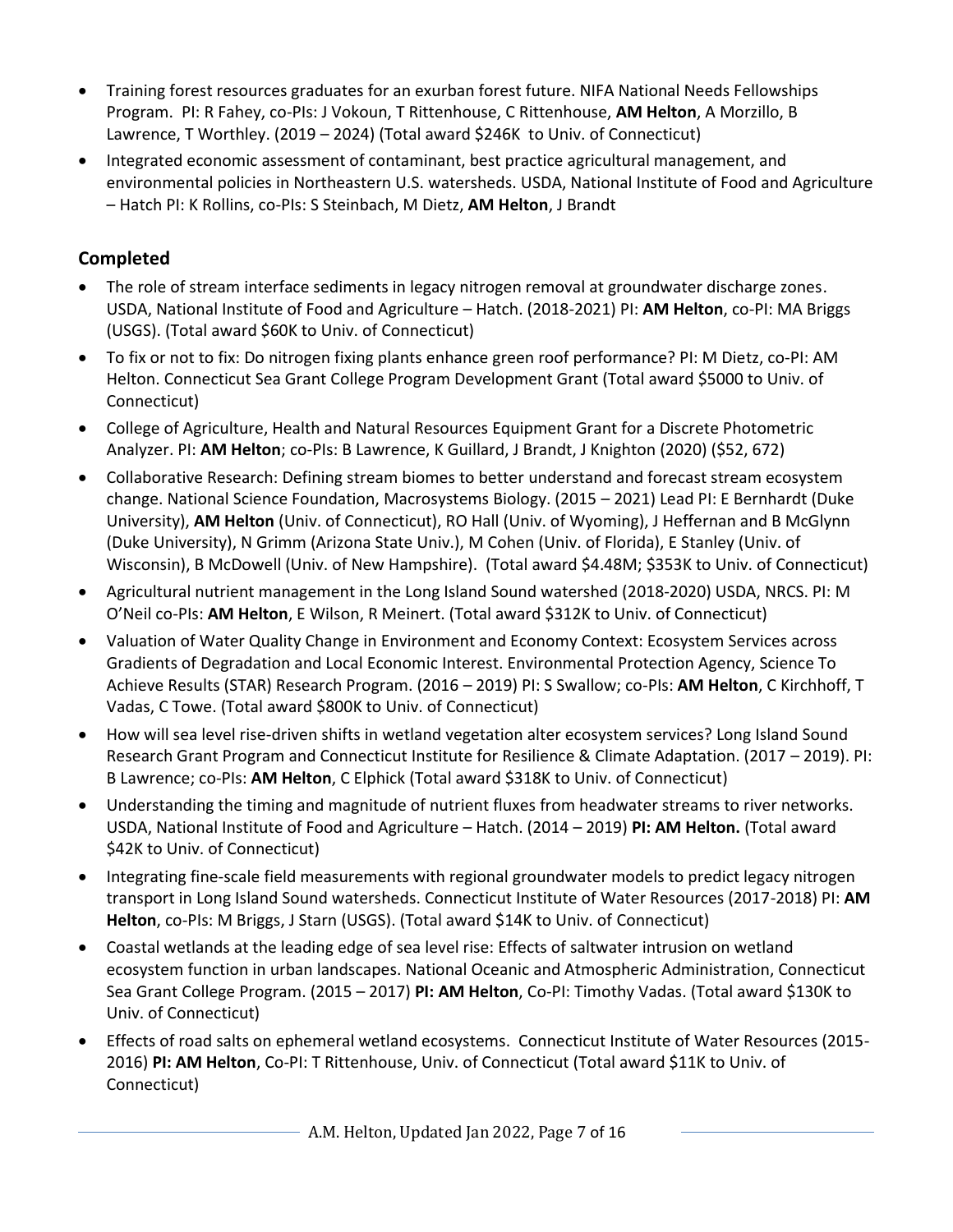- Interactions between catchment land cover, storm events, and nitrogen export from Connecticut streams. Connecticut Institute of Water Resources (2014 - 2015). **PI: AM Helton** (Total award \$23K to Univ. of Connecticut)
- Collaborative Research: Scaling Consumers and Lotic Ecosystem Rates (SCALER): Centimeters to Continents. National Science Foundation, Emerging Frontiers, Macrosystems Biology. (2011-2016) PIs: WK Dodds (lead-Kansas State Univ.), W Wollheim (modeling synthesis lead-Univ. of New Hampshire), and 11 others; **Senior Personnel: AM Helton** (Total award \$3.3M)
- Transport and fate of riverine nitrogen: Understanding hydrologic, physiochemical, and biological interactions. Environmental Protection Agency STAR Graduate Fellowship, 2006-2009 (\$112,500 for tuition, stipend, and research)
- Incorporating a temporal dimension to investigate stoichiometric control of nutrient cycling in stream ecosystems. Journal of the North American Benthological Society Rosemary MacKay Fund award to CS Small, **AM Helton**, and C Kanzanci, 2009 (\$500 plus publication costs)
- Carbon bioavailability along hyporheic flow paths within the Nyack Floodplain, Odum School of Ecology Graduate Student Research Grant, 2009 (\$1000)
- Biogeochemical processing along a gradient of redox potential and hydrologic complexity on the Nyack Floodplain. Institute of Ecology Dean Lindholm Memorial Travel Award, 2006 (\$500)

# **Additional Collaborative Research Activities**

### *Working Groups*

- Steering Committee, Salt Water Intrusion and Sea Level Rise Research Coordination Network, funded by the National Science Foundation; PIs – ES Bernhardt (Duke University) and X Yang (University of Virginia). 2021 - ongoing
- Selected participant in the Spatial Analysis Working Group hosted by the Stream Resiliency Research Coordination Network, funded by the National Science Foundation; PIs – J Jones (University of Alaska-Fairbanks), M Whiles (Southern Illinois University). 2018-2019
- Research participant in "Global patterns in stream energy and nutrient cycling" funded by the National Center for Ecological Analysis and Synthesis (NCEAS); PIs – A. Wymore (University of New Hampshire) and S. Kaushal (University of Maryland). 2016-2018
- Selected participant in the Time Series Analysis Working Group hosted by the Stream Resiliency Research Coordination Network, funded by the National Science Foundation; PIs – J Jones (University of Alaska-Fairbanks), M Whiles (Southern Illinois University). 2015-2016

## *Workshops*

- Invited participant, RiverScapes Initiative, a workshop to create a research coordination network around a set of key questions about the socioecological connectivity, sustainability and conservation of riverine landscapes. Flathead Lake Biological Station, May 2015.
- Invited participant, "Strategies to improve understanding of dissolved organic carbon dynamics through time-varying regional to continental scale models" workshop. University of New Hampshire, June 2014.

# **Research Awards**

• UConn-AAUP Excellence in Research and Creativity: Early Career, 2019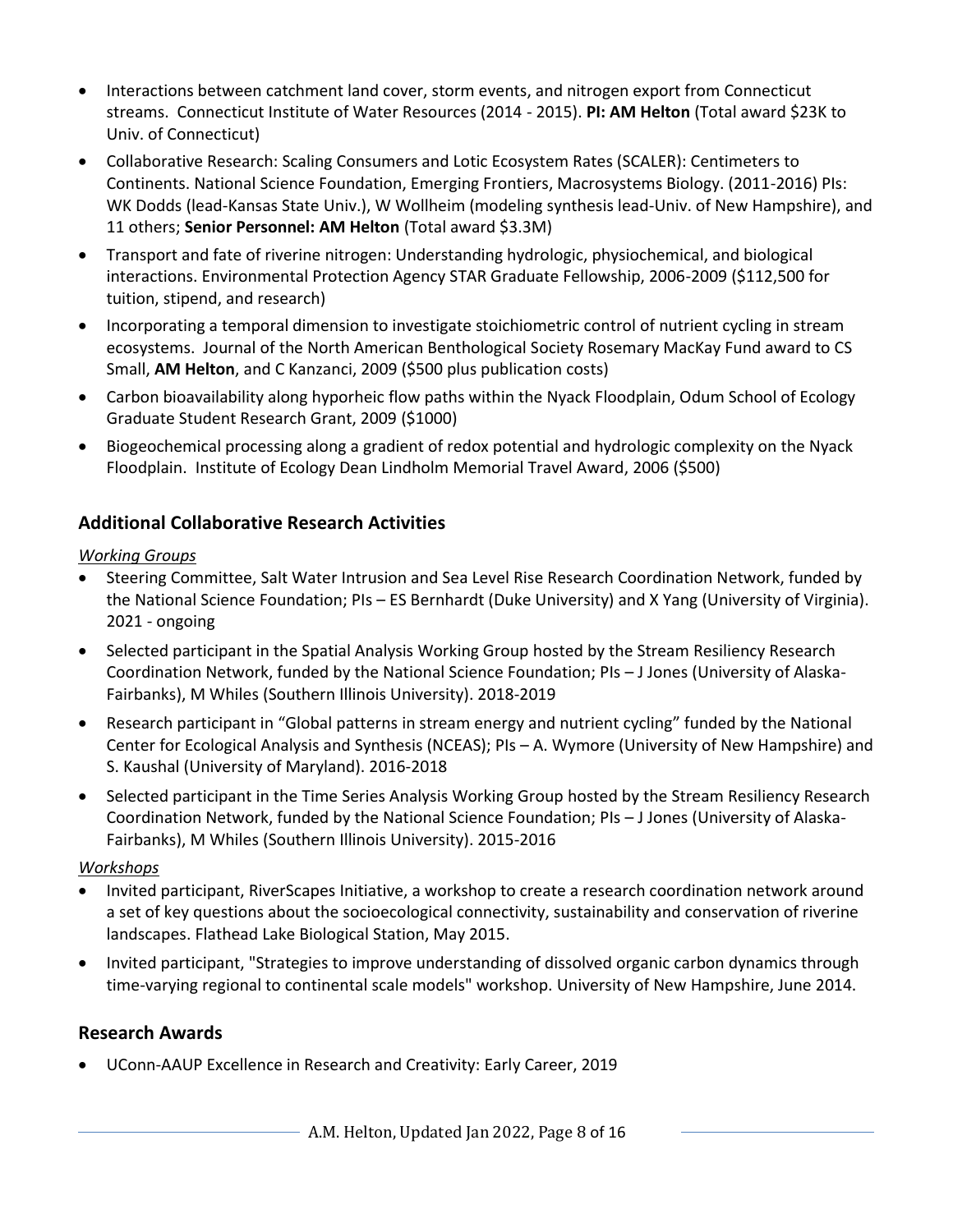#### **Teaching Awards**

• *Donald M. Kinsman Award for Excellence in Teaching,* College of Agriculture, Health, and Natural Resources, Univ. of Connecticut, 2017

# **Courses taught**

- Global Sustainable Natural Resources (NRE 2600, Univ. of Connecticut, Spring 2014, 2016, 2018, 2020)
- Biogeochemical cycles and global change (NRE 5695, Univ. of Connecticut, Spring 2015, 2019)
- Stream Ecology (NRE 4205, Univ. of Connecticut, Fall 2015, 2017, 2019, 2021)
- Advanced Stream Ecology (NRE 5335, Univ. of Connecticut, Fall 2015, 2019, 2021)
- Natural Resources Planning and Management (NRE 4000W, Univ. of Connecticut, Spring 2017)

# **Advising**

- *Postdoctoral Associates*
	- o Dr. Lauren Koenig (2017 2021)
	- o Dr. Mark Harvey (2019 2020)
- *Graduate students*
	- o Major advisor (current)
		- Danielle Hare, PhD (expected 2022)
		- Eric Moore, PhD (expected 2024)
		- Madeline Kollegger, PhD (expected 2027)
		- Alaina Bisson, MS (expected 2022)
		- Ariana Dionisio, MS (expected 2023)
	- o Major advisor (past)
		- Janet Barclay, PhD (2019)
		- Adam Haynes, MS (2021)
		- Kevin Jackson, MS (2020)
		- Sean Ooi, MS (2019)
		- April Doroski, MS (2017)
		- **■** Jason Sauer, MS (2016)
	- o Associate advisor (current)
		- Chris Sullivan, PhD, Natural Resources, Univ. of Connecticut
		- Jason Lech, PhD, Ecology and Evolutionary Biology, Univ. of Connecticut
		- Madeleine Meadows-McDonnell, PhD, Natural Resources, Univ. of Connecticut
		- Sarah Klinosky, PhD, Natural Resources, Univ. of Connecticut
		- Sharmin Akter, PhD, Environmental Engineering, Univ. of Connecticut
		- Brendan Noons, MS, Plant and Soil Science, Univ. of Connecticut
		- Katherine King, MS, Natural Resources, Univ. of Connecticut
	- o Associate advisor (past)
		- Randi Mendes, PhD (2021), Environmental Engineering, Univ. of Connecticut
		- Alice Carter, PhD (2021), University Program in Ecology, Duke University
		- Amalia Handler, PhD (2019), Environmental Life Sciences, Arizona State University
		- David Rosa, PhD (2017), Natural Resources, Univ. of Connecticut
		- Hongwei Luan, PhD (2017), Environmental Engineering, Univ. of Connecticut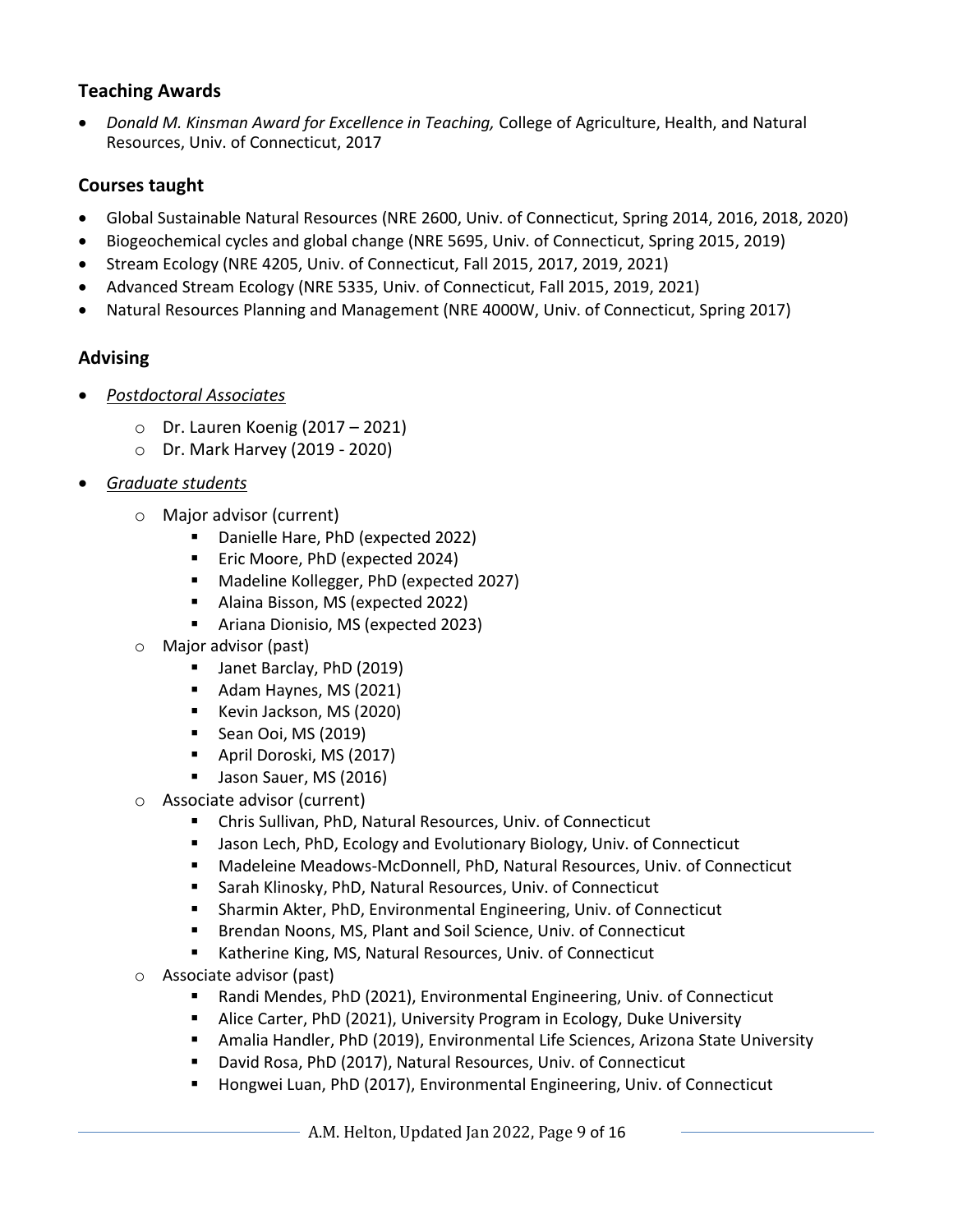- Joshua Snarski, MS (2021), Natural Resources, Univ. of Connecticut
- Anna Puchkoff, MS (2020), Natural Resources, Univ. of Connecticut
- Samantha Walker, MS (2019), Natural Resources, Univ. of Connecticut
- Aidan Barry, MS (2019), Natural Resources, Univ. of Connecticut
- Olivia Johnson, MS (2018), Natural Resources, Univ. of Connecticut
- Alexandria Hibbard, MS (2017), Natural Resources, Univ. of Connecticut

#### • *Undergraduate Students*

- o Undergraduate Honors Thesis advisor
	- Marissa Naclerio (expected 2022)
	- Caitlin Daddona (expected 2022)
	- Kayleigh Granville (2019); Univ. of Connecticut Holster Scholar, University Scholar, and Summer Undergraduate Research Fund Award recipient
	- Katherine Bell (2019); Univ. of Connecticut IDEA Grant recipient, and Summer Undergraduate Research Fund Award recipient
	- Kelsey Witik (2018); Univ. of Connecticut IDEA Grant recipient
	- Emily McInerney (2015); UConn Summer Undergraduate Research Fund Award recipient;
- o McNair Scholar advisor
	- Fiona Liu (expected 2022)
- o Undergraduate University Scholar Faculty Committee: Fiona Liu (Major advisor, expected 2022), Kayleigh Granville (Major advisor, 2019), Rachel Smiley (2017), Cristina Macklem (2016)
- o Undergraduate researchers: Kenneth Bell (2020), Huayile Zhang (2020), Madelin Stagnito (2017), Mary Zawatski (2016), Shaylea McAvay (2016), Eva Nelson (2015), Mary Schoell (2015), Hannah Tripp (2015)

#### **Professional Service**

- Manuscript review
	- o *Aquatic Sciences, Biogeochemistry, Ecological Applications, Ecosystems, Environmental Management, Estuaries and Coasts, Freshwater Sciences, Geoderma, Hydrological Processes, Journal of Applied Ecology, Journal of Environmental Management, Journal of Geophysical Research-Biogeosciences, Limnology and Oceanography, Limnology and Oceanography – Letters, Nature Communications, Science Advances, Water Resources Research, Wetlands*
	- o *Biogeochemistry* Excellence in Reviewing Top 25 Reviewers of 2016
- Proposal review
	- o National Science Foundation, EAR, Hydrologic Sciences Proposal Panel (2020)
	- o Department of Energy, Linking Above and Belowground Processes and Traits & Terrestrial-Aquatic Interfaces, ad hoc review (2018)
	- o Connecticut Institute of Water Resources, ad hoc review (2017)
	- o Delaware Watershed Research Fund Proposal Panel (2016)
	- o National Science Foundation, Division of Environmental Biology, Ecosystems Pre-proposal panel (2015)
	- o National Science Foundation, Graduate Research Fellowship Program panel (2015)
	- o National Science Foundation, Hydrologic Sciences, ad hoc review (2015)
	- o Maryland Sea Grant, ad hoc review (2015)
	- o National Institute of Water Resources, ad hoc review (2014)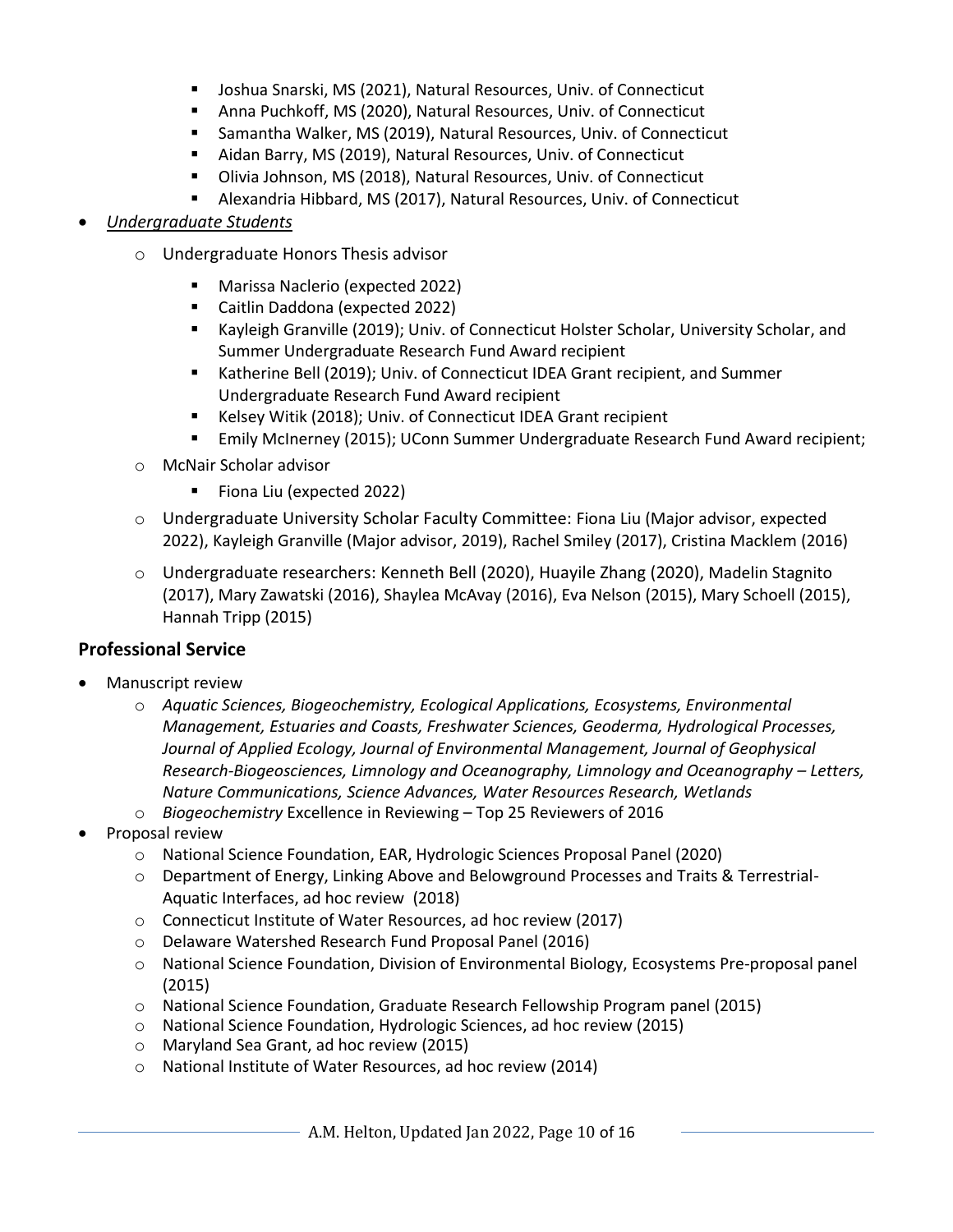- Advisory committees
	- o Science and Technical Advisory Committee, EPA Long Island Sound Study (2014- 2021)
	- o Connecticut Sea Grant External Research Advisory Panel (2016)
	- o Study Committee Member, Connecticut Academy of Science and Engineering A study on methods to measure phosphorus and make future predictions for the Connecticut Department of Energy and Environmental Protection (2014)
- Society service
	- o Society for Freshwater Science Early Career Committee (2016-2020)
	- o Society for Freshwater Science ad hoc Membership Committee (2014-2015)
	- o Faculty representative, Annual University Consortium for Atmospheric Research meeting (2013)

### **Outreach Activities**

- Instructor for the Natural Resources Conservation Academy at the Univ. of Connecticut, which trains high school students in environmental science and land management decisions (2014 - ongoing)
- Thames River Basin Partnership quarterly speaker: Can Watershed Land Use Legacies Inform Nitrogen Management? (2021)
- NEAG STEM Middle School Demonstration (2015)
- Outreach speaker on effects of pesticides on aquatic ecosystem health, Connecticut Environmental Council Education Program and Annual Meeting (2013)

### **University Service**

#### **Department**

- Chair, NRE awards committee (2022 ongoing)
- Member, NRE merit committee (2021 ongoing)
- Honor's Advisor (2015 ongoing)
- Member, Natural Resources Graduate Application Committee (2014 ongoing)
- Chair, Connecticut Conference on Natural Resources (2019-2020)
- Chair, Scholarship Committee (2018 2020)
- Search Committees
	- o Chair, Director, Office of Sustainability (2022)
	- o Chair, Education, Outreach, and Communications Coordinator, Office of Sustainability (2021)
	- o Faculty search committee member
		- Climate change adaptation scientist (2021-22)
		- Watershed hydrologist (2019)
		- **Environmental toxicologist (2018)**
		- Assistant Professor in Residence (2018)
		- Environmental Geospatial Scientist (2018)
		- Wildlife or Fisheries Ecotoxicologist (2013)
- Natural Resources Seminar Committee
	- $\circ$  Chair (2015 2016)
	- o Member (2014 2015, 2017 2018)
- Curriculum sub-committee for conservation (2014-2015)
- Curriculum sub-committee for water (2014-2015)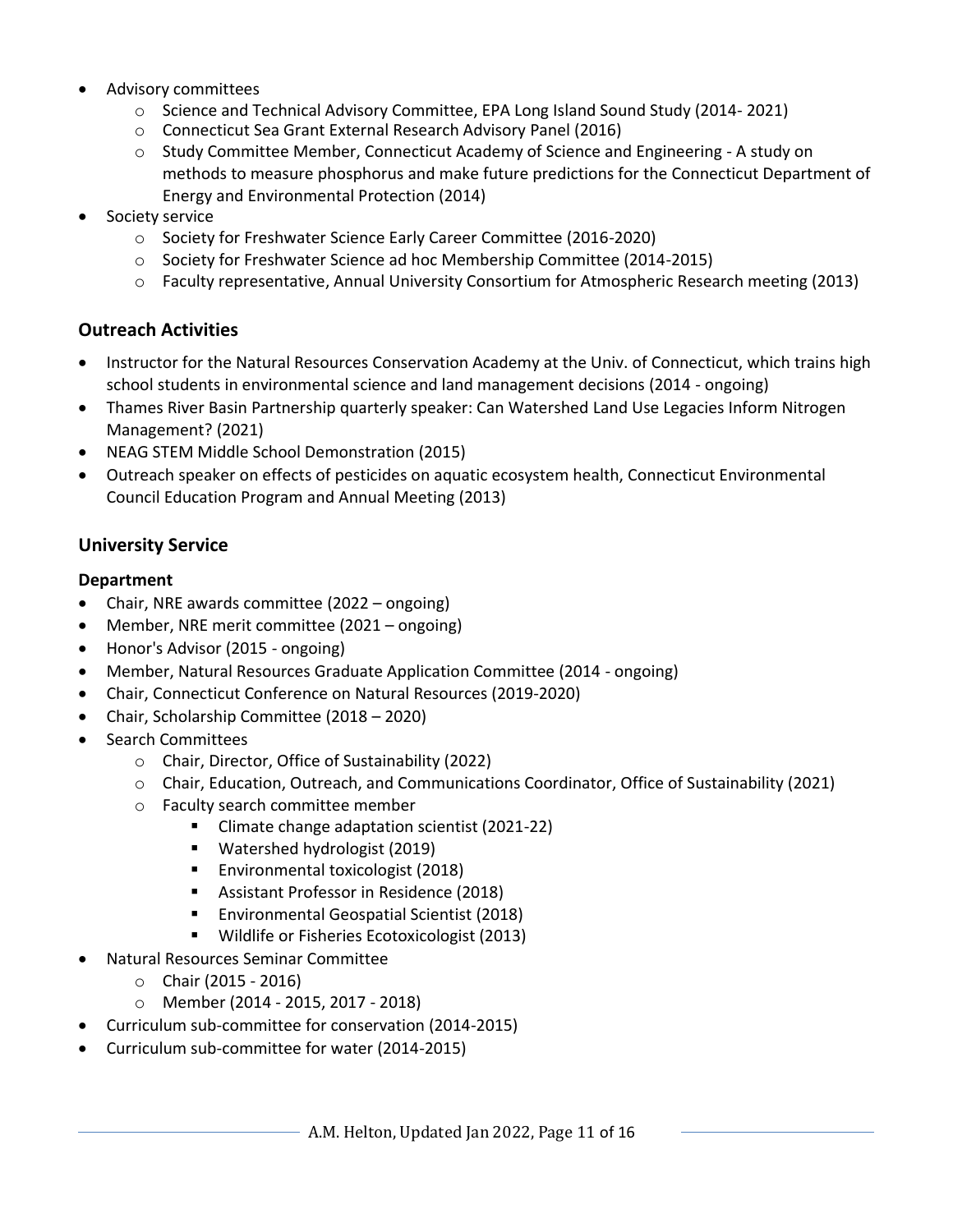## **College**

- Co-chair, Strategic Visioning Committee, College of Agriculture, Health, and Natural Resources (2019- 2020)
- Member, College of Agriculture, Health, and Natural Resources Scholarship Committee (2018 2020)
- Member, College of Agriculture, Health, and Natural Resources Diversity Committee (2015 2019)
- Center for Environmental Sciences & Engineering Mini-grant review (2017)
- Member, College of Agriculture, Health, and Natural Resources Multidisciplinary Research Grant Workshop Committee (2015-2016)

#### **University**

- Member, Re-starting Research working group (2020 2021)
- Member, Teale Lecture Organizing Committee (2013 ongoing)
- Graduate Faculty Representative, Graduate Faculty Council (2013 2018)
- Research Excellence Program grant review (2017)

# **Scientific Presentations**

#### **Invited Seminars**

- 2021 Center for Land Use Education and Research (CLEAR) Webinar, Can watershed land use legacies inform nitrogen management?
- 2020 Center for Land Use Education and Research (CLEAR) Mini-Webinar Series, Water Quality Challenges in Groundwater Influenced Streams
- 2018 Connecticut SeaGrant 30<sup>th</sup> Anniversary Research Forum, University of Connecticut, Avery Point, CT.
- 2017 Organismic and Evolutionary Biology Seminar Series, University of Massachusetts. Amherst, MA.
- 2016 Biology Lecture Series, Fairfield University. Fairfield, CT.
- 2015 Advanced Biogeochemistry Seminar, Yale University. New Haven, CT.
- 2014 Center for Integrative Geosciences, University of Connecticut. Storrs, CT. Cary Institute of Ecosystem Studies. Millbrook, NY.
- 2013 University of Connecticut. Environmental Engineering Seminar. Storrs, CT. Wake Forest University. Ecology lunch seminar. Winston-Salem, NC.
- 2012 University of Connecticut. Department of Natural Resources and the Environment. Storrs, CT.
- 2011 Duke University. Program in Ecology Seminar. Durham, NC.

## **Conference Presentations (2016 - present)\*Note cancelled spring 2020 abstracts not included**

(*Italicized* names are postdoctoral associates, Underlined names are graduate students, and *underlined and italicized* names are undergraduate students who participated in the research within the presentation while they were a part of Helton's lab.)

- 1. Hare, D, **AM Helton**, MA Briggs, Z Johnson, C Cummins, P Bumpers, N Tomczyk, V Gulis, S Wenger, E Hotchkiss, J Benstead, A Rosemond. 2021. Groundwater flowpath depth influences the thermal stability of streams: Implications for instream carbon cycling. American Geological Society Annual Meeting. Portland, OR.
- 2. Sullivan, CJ, JC Vokoun, **AM Helton**, MA Briggs, BL Kurylyk. 2021. An ecohydrological typology for thermal refuges in streams and rivers. American Fisheries Society Annual Meeting. Baltimore, MD.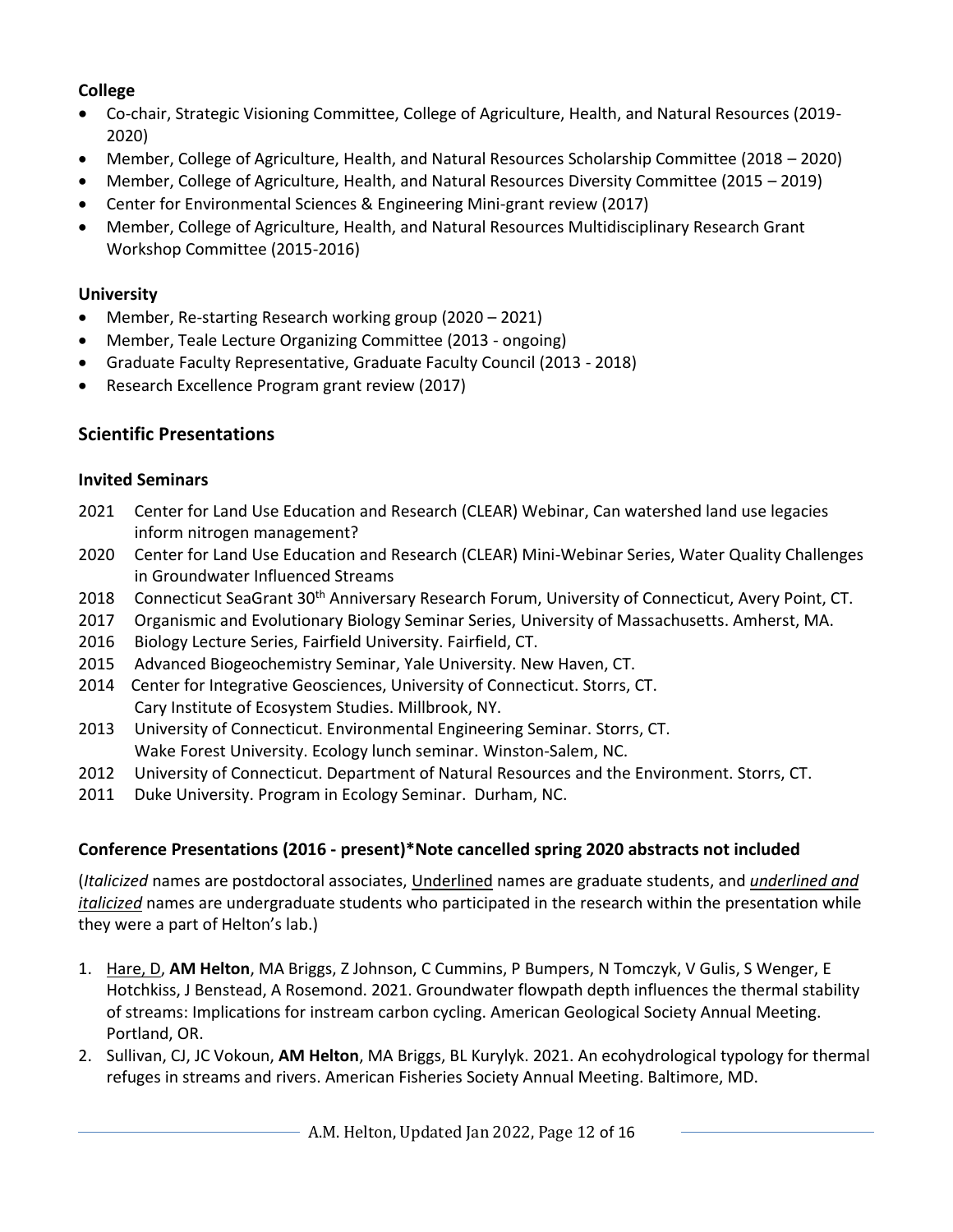- 3. Moore, EM, JR Barclay, KE Jackson, AB Haynes, MA Briggs, **AM Helton**. 2021. Connecting land cover to groundwater discharge nutrient concentrations across stream sizes. Society of Freshwater Science Annual Meeting. Virtual Presentation.
- 4. Hare, DK, **AM Helton**, ZC Johnson, MA Briggs. 2021. A Continental-scale analysis of how groundwater flow path depth influences the temperature stability of streams. Society of Freshwater Science Annual Meeting. Virtual Presentation.
- 5. Moore, EM, JR Barclay, KE Jackson, AB Haynes, MA Briggs, **AM Helton**. 2021. Linking land use legacies: Connecting groundwater nutrient export to historical land use using MODPATH. Geologic Society of America Northeastern Section. Virtual Presentation.
- 6. Moore, EM, JR Barclay, KE Jackson, AB Haynes, MA Briggs, **AM Helton**. 2021. Historical land use impacts on groundwater nutrient export. Connecticut Conference on Natural Resources. Virtual presentation.
- 7. Jackson, KE, MA Briggs, JR Barclay, A Haynes, E Moore, **AM Helton**. 2020. Local and Valley-Scale Controls on the Physical Patterns of Groundwater-Surface Water Interactions. American Geophysical Union Fall Meeting. Virtual Presentation.
- 8. Hare, DK, **AM Helton**, ZC Johnson, JW Lane, MA Briggs. 2020. Shallow vs Deep Groundwater Discharge Influences the Thermal Stability of Streams: A Continental-Scale Analysis. American Geophysical Union Fall Meeting. Virtual Presentation.
- 9. Moore, EM, JR Barclay, KE Jackson, AB Haynes, MA Briggs, **AM Helton**. 2020. Linking land use legacies: Connecting groundwater nutrient export to historical land use using MODPATH. American Geophysical Union Fall Meeting. Virtual Poster.
- 10. Haynes, AB, KE Jackson, EM Moore, JR Barclay, MA Briggs, **AM Helton**. 2020. Characterizing groundwater seepscapes: Variable hydrologic and biogeochemical fluxes through space and time. American Geophysical Union Fall Meeting. Virtual Poster.
- 11. Jackson, KE, MA Briggs, JR Barclay, *MC Harvey*, A Haynes, E Moore, **AM Helton**. 2019. From seeps to watersheds: Characterizing the spatial distribution of groundwater discharge across riverscapes. American Geophysical Union Fall Meeting. San Francisco, CA.
- 12. Blaszczak, J, AM Carter, CL Dutton, L Gomez-Gener, NB Grimm, JW Harvey, **AM Helton**, *LE Koenig*, FH Mejia, MJ Cohen. 2019. Patterns and drivers of global riverine hypoxia. American Geophysical Union Fall Meeting. San Francisco, CA.
- 13. Ooi SK, A Barry, BA Lawrence, CS Elphick, **AM Helton**. 2019. Using Salt Marsh Vegetation Zones to Predict the Current and Future Rates of Potential Denitrification on Regional Scales. Society of Wetland Scientists Annual Meeting. Baltimore, MD.
- 14. Barry A, SK Ooi, **AM Helton**, CS Elphick, BA Lawrence. 2019. Plant-mediated carbon turnover overrides effects of sea level rise in a salt marsh field experiment. Society of Wetland Scientists Annual Meeting. Baltimore, MD.
- 15. Carter, AM, JR Blaszczak, M Doyle, **AM Helton**, JB Heffernan, ES Bernhardt. 2019. The Prevalence of Hypoxia in River Networks and the Role of Not So Dead Zones in Element Cycling. Society for Freshwater Science Annual Meeting. Salt Lake City, UT.
- 16. *Koenig, LE*, **AM Helton**, P Savoy, A Carter, E Moore, JB Heffernan, ES Bernhardt. 2019. How the spatial structure of light shapes metabolic regimes within and across river networks. Society for Freshwater Science Annual Meeting. Salt Lake City, UT.
- 17. Barry, A, SK Ooi, **AM Helton**, CS Elphick, B Steven, BA Lawrence. 2019. Plant drive carbon turnover under sea-level rise. Long Island Sound Study Research Conference.
- 18. Ooi, SK, A Barry, *K Granville*, BA Lawrence, CS Elphick, **AM Helton**. 2019. Using vegetation zones to predict salt marsh denitrification. Long Island Sound Study Research Conference.
- 19. Barclay, JR, **AM Helton**, MA Briggs, JJ Starn. 2019. Groundwater flow paths: Sources and sinks of legacy nitrogen. Connecticut Conference on Natural Resources. Storrs, CT.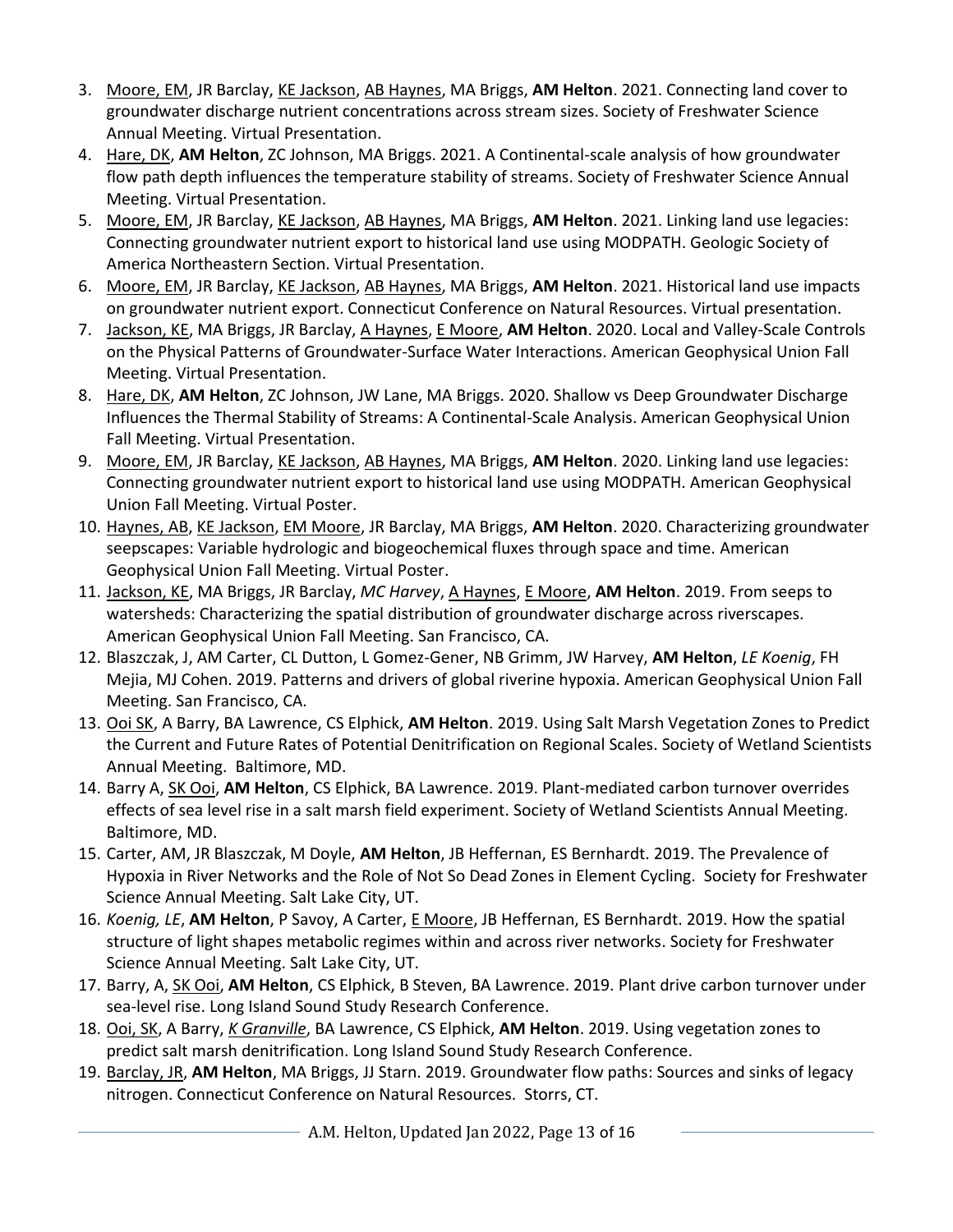- 20. *Koenig, LE*, **AM Helton**. 2019. Poster: Primary production regimes within and across river networks. Connecticut Conference on Natural Resources. Storrs, CT.
- 21. *Bell, K*, *K Witik*, **AM Helton**, J Volin. 2019. Deicing salt-induced cation exchange in roadside soils. Connecticut Conference on Natural Resources. Storrs, CT.
- 22. Ooi, SK, A Barry, *K Granville*, BA Lawrence, CS Elphick, **AM Helton**. 2019. Using vegetation zones to predict salt marsh denitrification. Connecticut Conference on Natural Resources. Storrs, CT.
- 23. Barry, A, SK Ooi, **AM Helton**, CS Elphick, B Steven, BA Lawrence. 2019. Plant species affect carbon turnover under sea-level rise. Connecticut Conference on Natural Resources. Storrs, CT.
- 24. *Granville, KE*, SK Ooi, BA Lawrence, CS Elphick, AM Helton. 2019. Seasonal patterns of denitrification in salt marshes. Connecticut Conference on Natural Resources. Storrs, CT.
- 25. Jackson, KE, **AM Helton**. 2019. Poster: Land cover change and water quality legacies. Connecticut Conference on Natural Resources. Storrs, CT.
- 26. Briggs, MA, C Dawson, C Holmquist-Johnson, **AM Helton**, JR Barclay, F Day-Lewis, M Domanski, J Lane. 2018. Comprehensive geolocation of preferential groundwater discharges using heat tracing techniques. Geological Society of America Annual Meeting. Indianapolis, IN.
- 27. Bertuzzo E, **AM Helton**, RO Hall, T Battin. 2018. Poster: Scaling of dissolved organic carbon removal in river networks. American Geophysical Union Fall Meeting. Washington, DC.
- 28. Wollheim W, W Bowden, T Harms, **AM Helton**, LE Koenig, D Robinson, C Song, and SCALER Project Team. 2018. Metabolic scaling of river networks. American Geophysical Union Fall Meeting. Washington, DC.
- 29. Handler A, **AM Helton**, NB Grimm. 2018. Poster: Effect of rainy and dry seasons on nitrate loading and retention in an Arizona dryland watershed. American Geophysical Union Fall Meeting. Washington, DC.
- 30. Barclay JR, **AM Helton**, MA Briggs, JJ Starn. 2018. Linking regional groundwater models with thermal infrared field surveys to characterize spatial patterns of groundwater discharge at the scale of river networks. American Geophysical Union Fall Meeting. Washington, DC.
- 31. *Koenig LE*, **AM Helton**, P Savoy, E Bertuzzo, JB Heffernan, RO Hall, ES Bernhardt. 2018. Emergent metabolic regimes of river networks. American Geophysical Union Fall Meeting. Washington, DC.
- 32. Ooi SK, Barry AT, B Stevens, CS Elphick, **AM Helton**, BA Lawrence. 2018. Poster: Effect of Salt Marsh Tidal Restoration on Soil Microbial Process Rates. Society for Ecological Restoration New England Regional Conference.
- 33. Barry AT, SK Ooi, **AM Helton**, CS Elphick, BA Lawrence. 2018. Salt Marsh Vegetation Influence on Carboncycling and Microbial Communities. CAES Symbiosis Symposium 2018.
- 34. Savoy P*, LE Koenig*, ES Bernhardt, **AM Helton**. 2018. The seasonality of river productivity at the network scale. Ecological Society of America Annual Meeting. New Orleans, LA.
- 35. Barry AT, SK Ooi, **AM Helton**, CS Elphick, BA Lawrence. 2018. Salt marsh vegetation influence on carbonbased services. Society of Wetland Scientists Annual Meeting. Denver, CO.
- 36. Ooi SK, AT Barry, BA Lawrence, CS Elphick, **AM Helton**. 2018. Potential denitrification rates vary with salt marsh vegetation zone. Society of Wetland Scientists Annual Meeting. Denver, CO.
- 37. Song, C, WK Dodds, J Ruegg and 23 others including **AM Helton**. 2018. Warming induces asymmetric convergence of stream metabolic balance. Society for Freshwater Science Annual Meeting. Detroit, MI.
- 38. Ardon, M, **AM Helton**, ES Bernhardt. 2018. Salinity effects on greenhouse gas emissions are contingent on hydrologic setting: A microcosm experiment. Society for Freshwater Science Annual Meeting. Detroit, MI.
- 39. **Helton, AM**, JR Barclay, MA Briggs, JJ Starn, A Hunt. 2018. River network-scale patterns of groundwater discharge and denitrification of legacy nitrogen at the streambed interface. Society for Freshwater Science Annual Meeting. Detroit, MI.
- 40. *Koenig LE*, **AM Helton**, P Savoy, RO Hall, Jr, ES Bernhardt. 2018. Emergent metabolic regimes of river networks. Society for Freshwater Science Annual Meeting, Detroit, MI.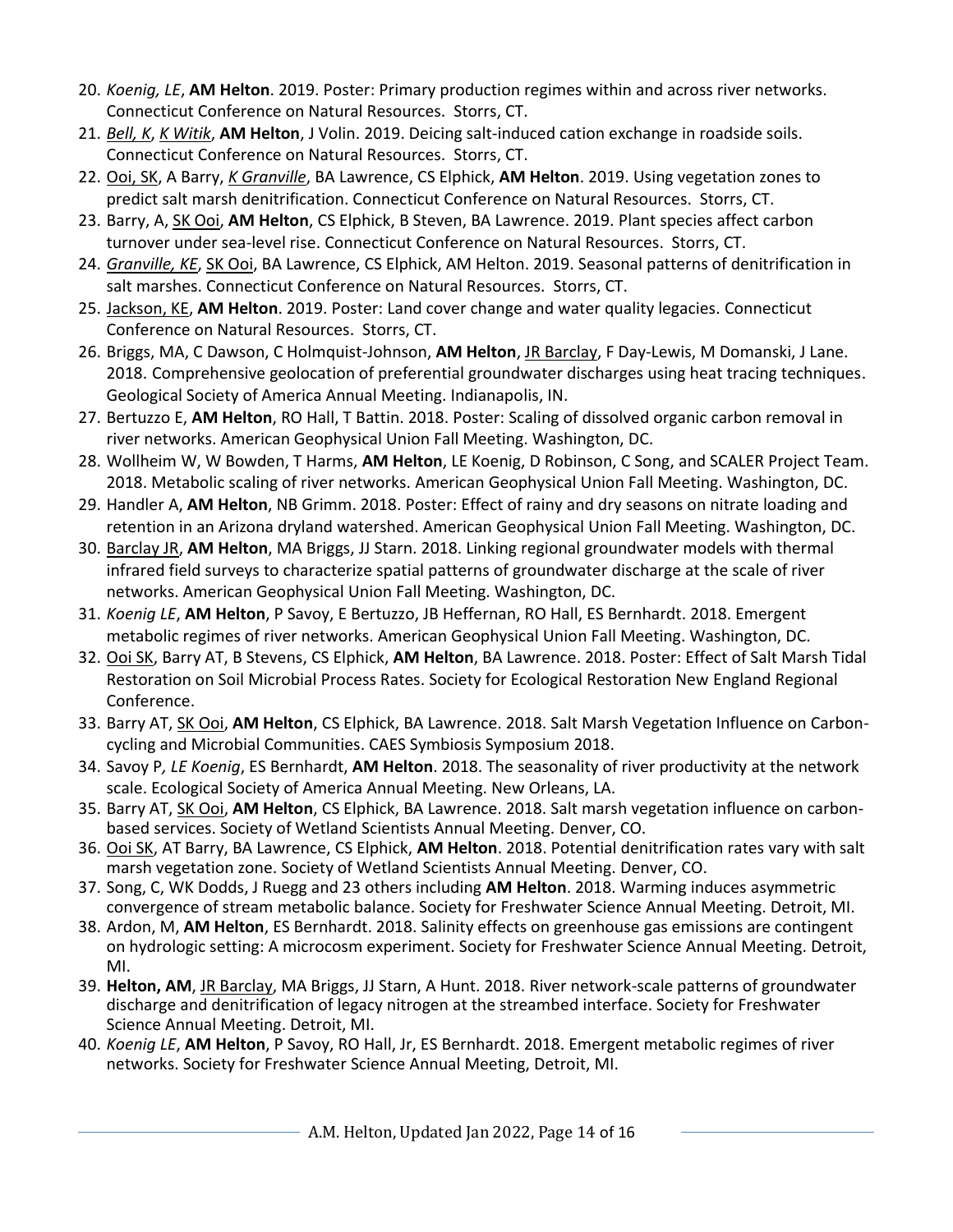- 41. Wymore, A, **AM Helton**, R Barnes, and 16 others. 2018. De-coupling of dissolved organic carbon and dissolved organic nitrogen across stream ecosystems. Society for Freshwater Science. Detroit, MI.
- 42. Barry AT, SK Ooi, **AM Helton**, CS Elphick, BA Lawrence. 2018. Salt marsh vegetation influence on carbonbased services. New England Estuarine Research Society Spring Meeting. Portsmouth, NH.
- 43. Ooi SK, AT Barry, BA Lawrence, CS Elphick, **AM Helton**. 2018. Potential denitrification rates vary with salt marsh vegetation zone. New England Estuarine Research Society Spring Meeting. Portsmouth, NH.
- 44. Bertuzzo, E, **AM Helton**, RO Hall Jr, TJ Battin. 2018. Scaling of Dissolved Organic Carbon Removal in River Networks. European Geophysical Union General Assembly.
- 45. Barry AT, SK Ooi, **AM Helton**, CS Elphick, BA Lawrence. 2018. Salt marsh vegetation influence on carbonbased services. Connecticut Conference on Natural Resources. Storrs, CT.
- 46. *Granville, KE*, **AM Helton**, SK Ooi. 2018. Poster: Denitrification and N2O Emissions in Coastal Salt Marshes. Connecticut Conference on Natural Resources. Storrs, CT.
- 47. *Bell, K*, *K Witik*, **AM Helton**, J Volin. 2018. Poster: Road salt induced cation exchange in upland and wetland soil. Connecticut Conference on Natural Resources. Storrs, CT.
- 48. *Witik, K, K Bell*, **AM Helton**, J Volin. 2018. Road salt effects on sugar maple and black locust saplings. Connecticut Conference on Natural Resources. Storrs, CT.
- 49. *Koenig, LE* and **AM Helton**. 2018. Emergent metabolic regimes of river networks. Connecticut Conference on Natural Resources. Storrs, CT.
- 50. Ooi SK, AT Barry, BA Lawrence, CS Elphick, **AM Helton**. 2018. Potential denitrification rates vary with salt marsh vegetation zone. Connecticut Conference on Natural Resources. Storrs, CT.
- 51. Barclay JR, **AM Helton**, MA Briggs, JJ Starn. 2018. What's old is new: Managing nitrogen legacies. Connecticut Conference on Natural Resources. Storrs, CT.
- 52. Barclay JR, **AM Helton**, MA Briggs, JJ Starn, A Hunt. 2018. Groundwater Discharge of Legacy Nitrogen to River Networks: Patterns of Subsurface Travel Time, Nitrogen Loading, and Denitrification. Geological Society of America, Northeastern Section Meeting. Burlington, VT.
- 53. Wymore, A, S Kaushal, WH McDowell, P Kortelainen, ES Bernhardt, P Johnes, WK Dodds, S Johnson, J Brookshire, R Spencer, B Rodriguez-Cardona, **AM Helton**, R Barnes, A Argerich, S Haq, PL Sullivan, C López-Lloreda, AA Coble, M Daley. 2017. Poster: Carbon and nitrogen stoichiometry across stream ecosystems. American Geophysical Union Fall Meeting. New Orleans, LA.
- 54. Handler, AM, **AM Helton**, NB Grimm. 2017. Poster: Consequences of variation in stream-landscape connections for stream nitrate retention and export. American Geophysical Union Fall Meeting. New Orleans, LA.
- 55. **Helton AM**, JR Barclay, C Bellucci, C Rittenhouse. 2017. Increasing Base Cations in Streams: Another Legacy of Deicing Salts? American Geophysical Union Fall Meeting. New Orleans, LA.
- 56. Barclay JR, **AM Helton**, MA Briggs, JJ Starn, A Hunt. 2017. Poster: Groundwater Discharge of Legacy Nitrogen to River Networks: Linking Regional Groundwater Models to Streambed Groundwater-Surface Water Exchange and Nitrogen Processing. American Geophysical Union Fall Meeting. New Orleans, LA.
- 57. Song, C, WK Dodds, J Ruegg, A Argerich, CL Baker, WB Bowden, M Douglas, KJ Farrell, MB Flinn, EA Garcia, KB Gido, TK Harms, **AM Helton**, S Jia, JB Jones, LE Koenig, JS Kominoski, WH McDowell, D McMaster, SP Parker, AD Rosemond, KR Sheehan, MT Trentman, MR Whiles, WM Wollheim, F Ballantyne. **2017**. Interactions between physiology and environmental heterogeneity determines discrepancy in stream metabolism across scales. Society for Freshwater Science Annual Meeting. Raleigh, NC.
- 58. **Helton, AM**, RO Hall, E Bertuzzo. **2017**. How river network structure affects nitrogen removal and export. Society for Freshwater Science Annual Meeting. Raleigh, NC.
- 59. Doroski, A, **AM Helton**, T Vadas. **2017**. Effects of saltwater intrusion and urban runoff on greenhouse gas emissions from freshwater wetland mesocosms. Society of Wetland Scientists Annual Meeting. San Juan, Puerto Rico.
- 60. Barclay, JR, **AM Helton**, JR Mullaney, CJ Bellucci. **2017**. Base cation leaching: another legacy of deicing salts? Northeast Ecosystem Research Cooperative Conference. Saratoga Springs, NY.
- 61. *Granville, KE*, **AM Helton**, H Gruner. **2017**. Poster: The effects of salinity on ephemeral wetland food webs. Connecticut Conference of Natural Resources. Storrs, CT.